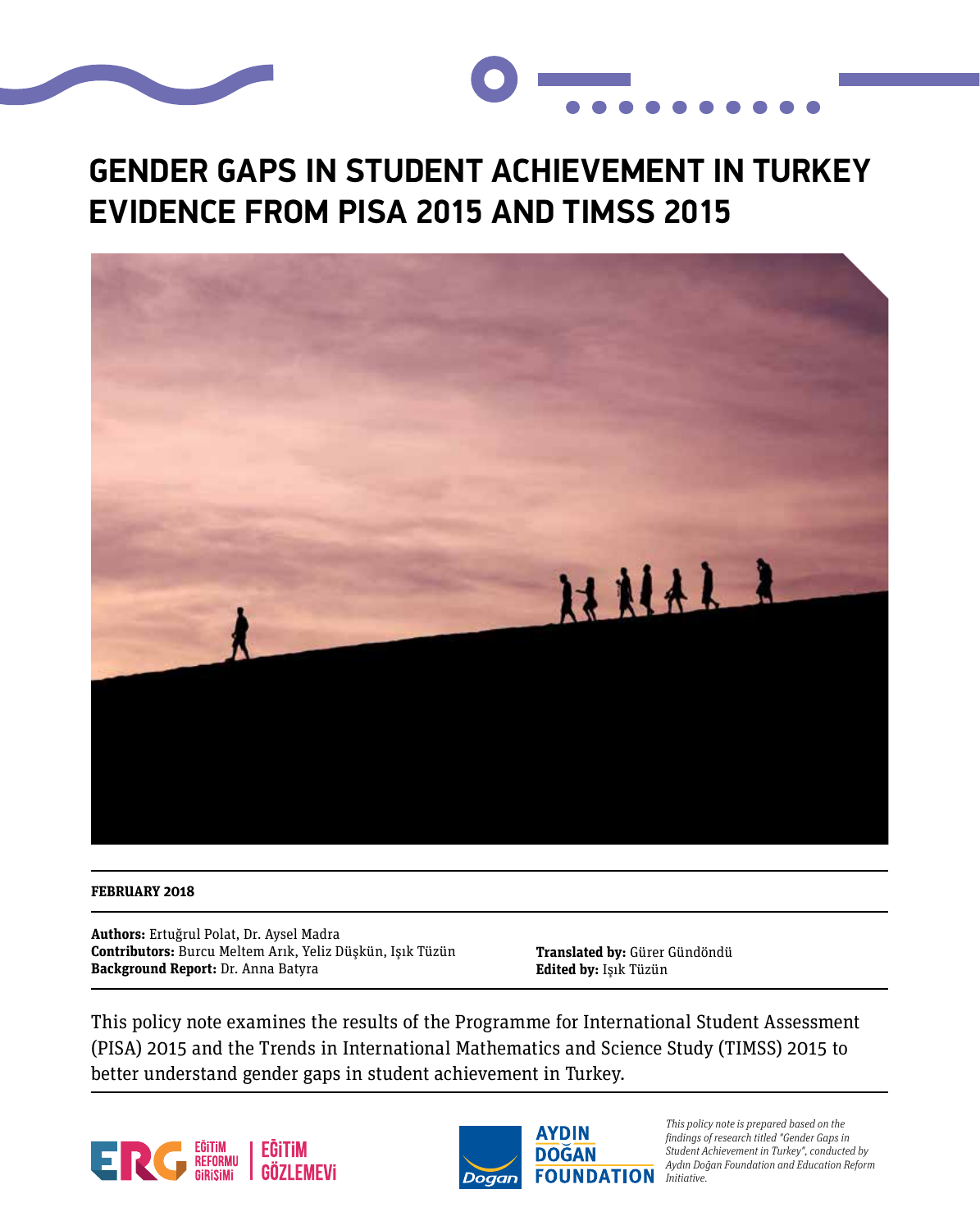**Programme for International Student Assessment (PISA)** is organized triennially by OECD (Organization for Economic Cooperation and Development) and it measures 15-year-old students' literacy in reading, mathematics and science. PISA aims to assess students' knowledge and life skills that are essential for full participation in modern societies. Towards this end, it focuses on the three areas listed above and evaluates students' ability to apply what they learn in the classroom to real life contexts. PISA also collects a wide range of data from students, teachers and schools such as socio-economic status, home environment, attitudes towards learning and various school characteristics.

**Trends in International Mathematics and Science Study (TIMSS)** is an assessment organized by the International Association for the Evaluation of Educational Achievement (IEA) every four years. TIMSS covers mathematics and science and collects data from 4th and 8th grade students. While PISA tests students' ability to apply their knowledge and skills to real life contexts, TIMSS focuses on the learning objectives in the curricula. TIMSS also uses background questionnaires to collect data from students, teachers, parents.

Their scope, continuity and international validity make PISA and TIMSS suitable tools for policy making. The extensive databases and the potential for comparative analyses provided by these studies can and should be used to improve students' academic achievements and well-being. Data collected by PISA and TIMSS can support different aspects of policymaking processes, such as curriculum and textbook preparation and development of new teaching methods. In depth analyses of PISA and TIMSS data that go beyond mere international rankings and average scores is needed in Turkey as well. Evidence put forward by these assessments should be taken into consideration while improving current policies and designing new ones.

**This policy note, based on the main findings of research titled "Gender Gaps in Student Achievement in Turkey" conducted by the Aydın Doğan Foundation (ADV) and the Education Reform Initiative (ERG), examines the performance differences between girls and boys in PISA 2015 and TIMSS 2015.1** The note first examines access to education and then looks into PISA 2015 and TIMSS 2015 results individually to identify the main determinants of the gender gap between girls and boys, and concludes with policy recommendations.

<sup>1</sup> ERG and ADV (2017). Gender gaps in student achievement in Turkey: Evidence from the Programme for International Student Assessment (PISA) 2015. Available at: http://en.egitimreformugirisimi.org/issue/gender-gaps-in-student-achievementin-turkey-pisa-findings/ ERG and ADV (2017). Gender gaps in student achievement in Turkey: Evidence from Trends in International Mathematics and Science Study (TIMSS) 2015. Available at: http://en.egitimreformugirisimi.org/issue/gendergaps-in-student-achievement-in-turkey-timss-findings/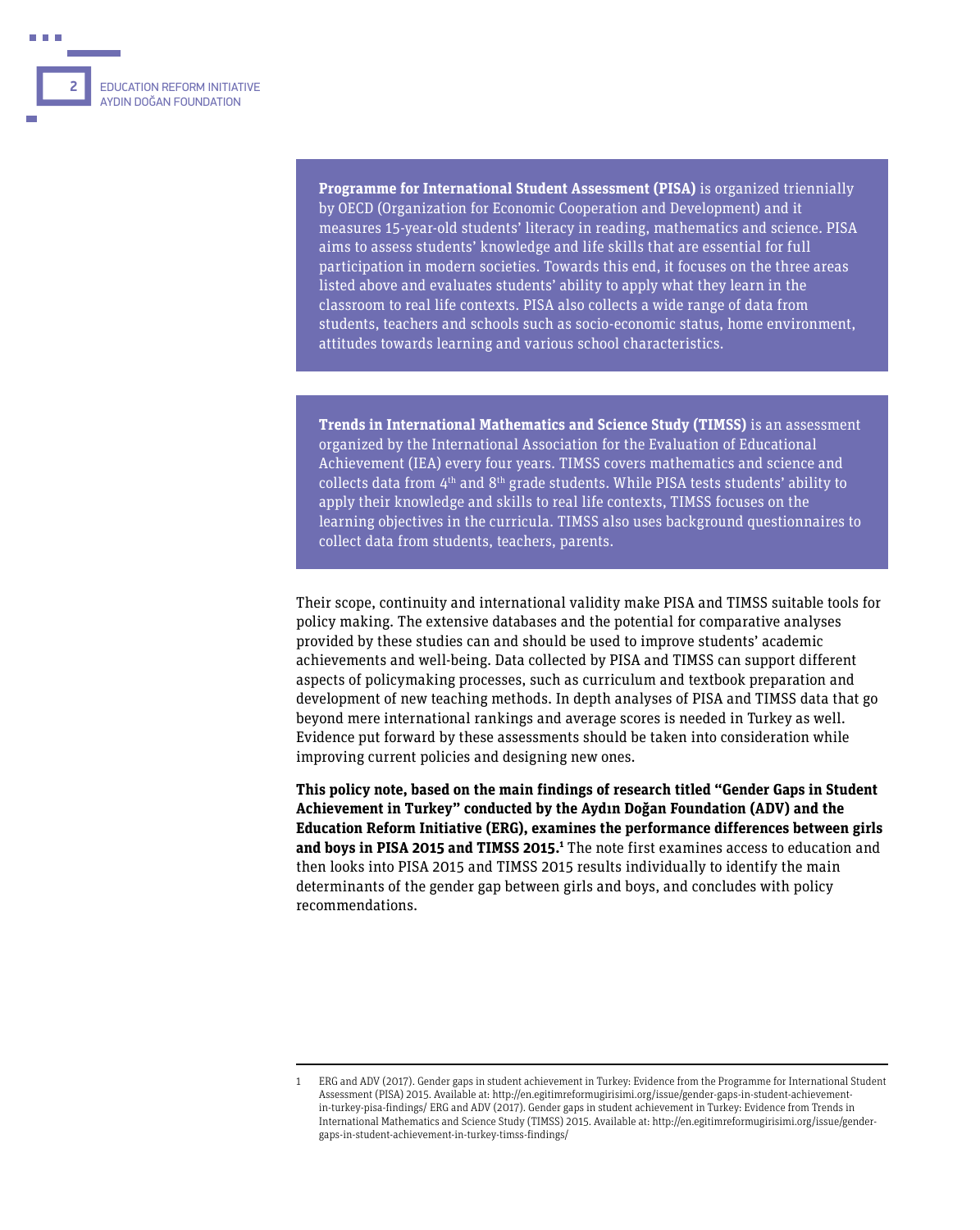#### **ACCESS TO EDUCATION AND GENDER IN TURKEY**

**In recent years, enrollment rates of girls have improved significantly in Turkey.** From the first years of the Republic of Turkey to 1997, when compulsory education was extended to 8 years, enrollment rates of girls in primary education increased gradually (Graph 1). Girls' enrollment rates continued to display an upward trend between 1997 and 2012-13 academic year when compulsory education was extended to 12 years, and it is still on the rise.

**POLICY NOTE 2018 3**

**As of 2016-17, the gap between girls' and boys' net enrollment rates in primary and secondary education has been closed.**<sup>2</sup> As for pre-primary education for 5-year-olds, the enrollment rates have been higher for boys. Nevertheless, girls' enrollment rates have been increasing since 2012-13. In the 2016-17 academic year, the preschool enrollment rate was 60.1% for boys and 57.4% for girls. At the primary education level, boys' enrollment rate was 5.1% higher than that of girls in 2005. In the 2016-17 academic year, the enrollment rates in primary education were 96.6% for girls and 96.4% for boys. A similar pattern is observed in secondary education as well. The 2005 enrollment rate for boys was 9.1% higher than that of girls. In 2016-17, the rates were 82.4% for girls and 82.7% for boys.



Note: Data prior to 1990 is based on the 5 years of compulsory primary school education whereas the 2000 figure on 8 years of compulsory primary education. Data is compiled from Mine G. Tan (2000), Kadın erkek eşitliğine doğru yürüyüş: Eğitim, çalışma ve siyaset (Marching towards the equality of women–men: Education, work and politics). İstanbul: TÜSİAD. and Ministry of National Education (2010). National education statistics: formal education 2009-2010. Ankara: MoNE.

2 Ministry of National Education (n.d). National Education Statistics Formal Education (1. Semester) 2016/'17. December 2017, http://sgb.meb.gov.tr/meb\_iys\_dosyalar/2017\_03/31152628\_meb\_istatistikleri\_orgun\_egitim\_2016\_2017\_1.pdf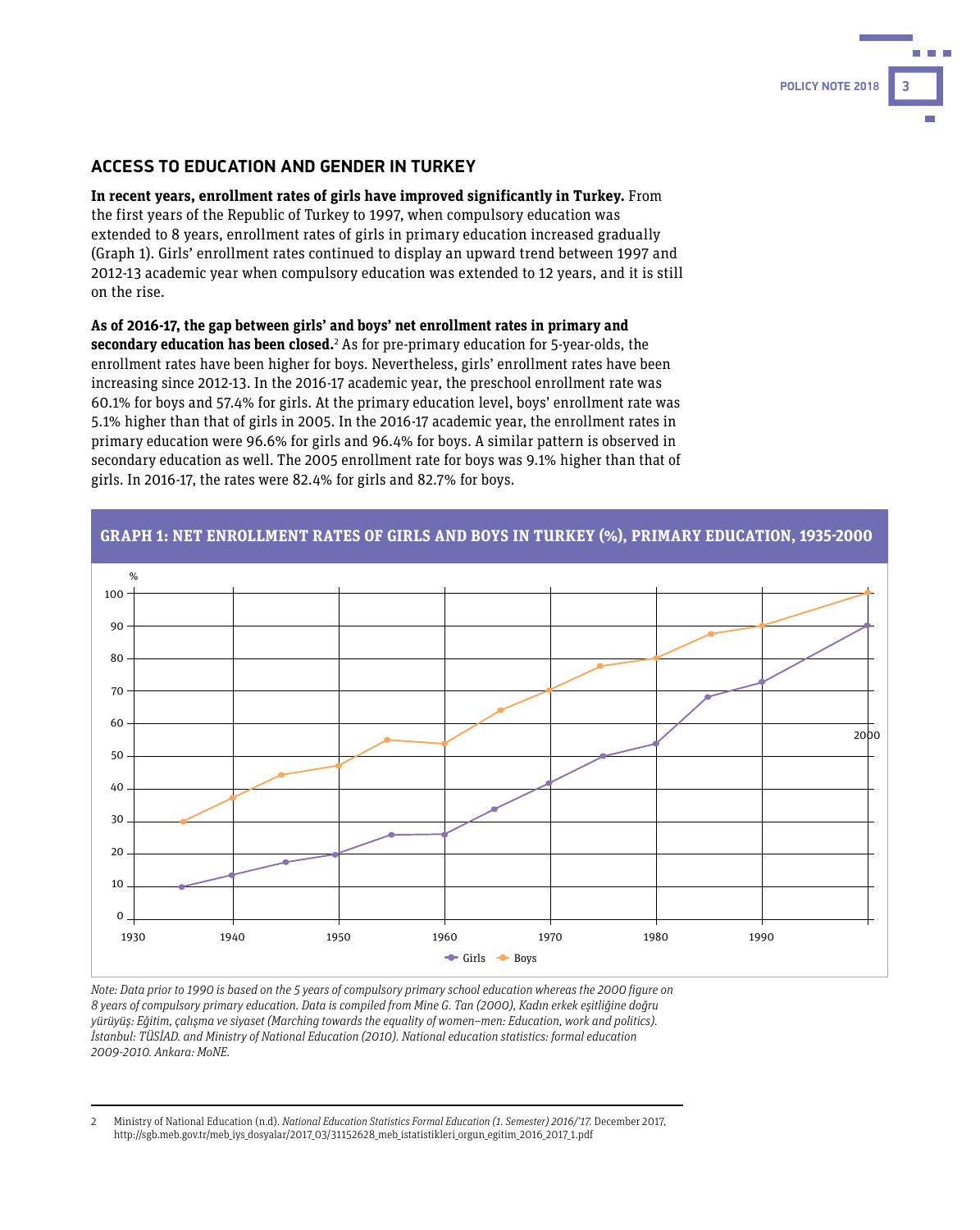

Ministry of National Education's (MoNE) projects on gender equality in education have had a positive impact on girls' access to schooling and reducing the gender gap.<sup>3</sup> The first phase of the project Increasing School Enrollment Rates Especially for Girls (KEP-I), which was carried out jointly with the European Union (EU), started in 2011 in the 16 provinces with the lowest enrollment rates. The second phase of the project (KEP-II) started in 2015 with the goal of improving students' attendance rates. Another project carried out by MoNE and co-financed by the EU and the Republic of Turkey, titled Promoting Gender Equality in Education (ETCEP), started in 2014. The aim of this two-year project was to make schools more sensitive towards gender equality.

Besides MoNE, various non-governmental organizations (NGOs) in Turkey have conducted projects focusing on girls' education. United Nations Children's Fund (UNICEF) and MoNE together conducted the Girls' Education Campaign "Haydi Kızlar Okula" between 2001-2005 in all 81 provinces. In the first year of the project, an increase of 40,000 students (30,000 of which were girls) was observed in the total number of students attending school compared to the year before. In 2005, Doğan Holding initiated the "Baba Beni Okula Gönder" (Dad, Send Me to School) campaign in collaboration with the Association for Supporting Contemporary Life (ÇYDD). As a part of the project, dormitories for girls and rural schools have been built. With the support of ÇYDD, 11,000 girls received scholarships for their education.<sup>4</sup> Turkcell, a Turkish GSM operator and ÇYDD have also cooperated in running a campaign called "Kardelenler" (Snowdrops), through which education scholarships were granted to disadvantaged girls from rural areas. National Geographic (NAT GEO) and UNICEF Turkish National Committee ran a campaign called "Kızlara Ses Ver" (Give Girls a Voice). These initiatives are among the good practices of supporting gender equality in education in Turkey.

These projects and campaigns carried out by MoNE and NGOs had a positive impact on the enrollment rates of girls throughout Turkey. However, enrollment rates alone are not adequate indicators to fully understand the achievement gap between girls and boys. First, enrollment rates do not provide any information about student attendance.

Additionally, gender equality in education goes beyond access to education, and enrollment and attendance rates. There needs to be a holistic approach that also takes into consideration learning processes (e.g. teaching materials that are free from gender bias), how academic achievement of girls and boys differ, transition from education into professional life as well as subsequent work conditions.

<sup>3</sup> UNICEF (2016). Gender Equality in Secondary Education. A literature review for UNICEF, NATCOM and Aydın Doğan Foundation.

<sup>4</sup> Baba Beni Okula Gönder (n.d). Nasıl yola çıktık? July 2017, http://bababeniokulagonder.org/bbog.aspx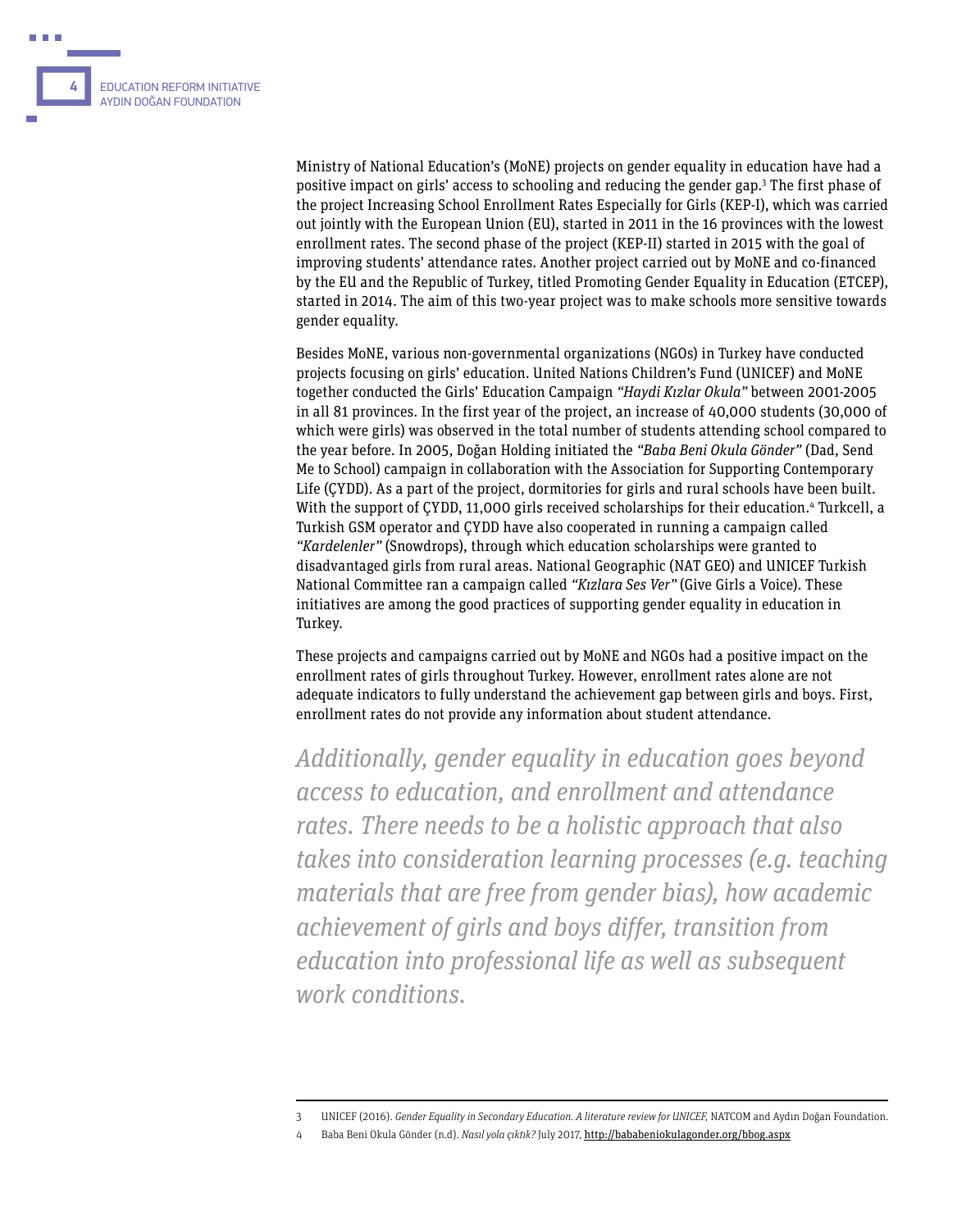#### **GENDER GAPS IN STUDENT ACHIEVEMENT IN TURKEY: METHOD AND LIMITATIONS OF THE RESEARCH PROJECTS**

The background studies on PISA 2015 and TIMSS 2015 examined the differences between girls' and boys' average scores considering student, family and school characteristics listed below. Then, regression analyses were carried out to identify the variables that predict the achievement gap. In other words, the studies explored the relationship between education outcomes (PISA and TIMSS scores) and selected inputs (student, family and school characteristics). Finally, characteristics that have resulted into advantages in terms of achievement and the extent of these advantages (endowments and returns on endowments) were analyzed for girls and boys separately.



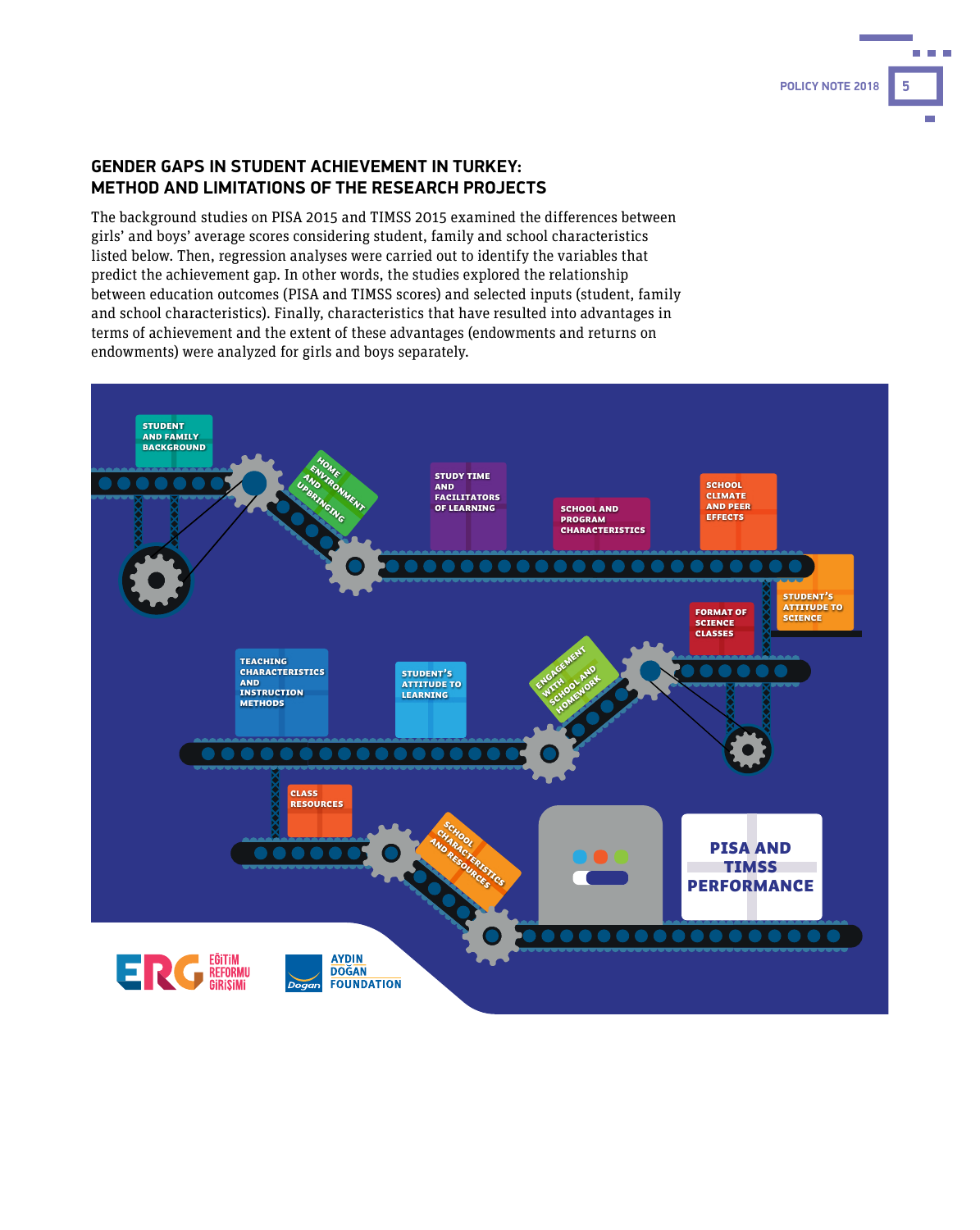

In the research **"Gender Gap in Student Achievement in Turkey: Evidence from PISA 2015"** the following variables were analyzed:

- **Student and family background:** Ethnic background, parents' educational attainment and employment status, socio-economic status of the family
- **Home environment and upbringing:** Student's participation in early childhood education, level of emotional support provided by the parents, how often the student talks to his/her parents, student's involvement in housework or paid work
- **Example 1 Study time and "facilitators" of learning:** Number of hours student spends in class and to study at home, student's achievement motivation, test anxiety, and sense of belonging at school
- **School and program characteristics:** Geographical region of the school and the program type
- **school resources and administration:** Average class size at school, student-teacher ratio, shortage of educational materials and staff, teacher quality, level of government funding, autonomy over the curricula, school type (private or public)
- **Example 20 and <b>School environment:** Disciplinary climate, average socio-economic status of students, ratio of girls
- **Student's attitude to science:** Whether the student enjoys learning science, whether the student is interested in science topics, student's instrumental motivation to learn science
- **Format of science classes:** Teaching method used in the classroom: enquiry-based instruction, teacher-directed instruction or adaptive instruction

The study is based on the most recent PISA data, which was shared with the public in December 2016. 5,987 students from Turkey participated in the tests and completed the questionnaires in the spring of 2015. Most of the 15-year-old participants were in 9th grade or higher grades, attending high school. 123 children were middle school students.5 50% of the students were girls, and 50% were boys.<sup>6</sup>

Enrollment rate for 15-year-old children in Turkey was 83% in spring 2015. However, PISA 2015 covers approximately 70% of all 15-year-old children in the country because students attending open education and certain other programs were not included in the sample.

<sup>5</sup> Middle school students were excluded from the sample for several reasons. There are relatively few middle school students in the data set, making reliable analyses very difficult. More importantly, middle school students are significantly different from high school students. To clarify, middle school students had not yet taken the central exam for high school entrance, and they also have a higher chance of performing poorly and repeating a grade. Therefore, by limiting it only to high school students the sample was made more homogenous.

<sup>6</sup> Ministry of National Education, General Directorate of Measurement, Evaluation and Examination Services (2016). Uluslararası Öğrenci Değerlendirme Programı PISA 2015 Ulusal Raporu. July 2017, http://odsgm.meb.gov.tr/test/analizler/ docs/PISA/PISA2015\_Ulusal\_Rapor.pdf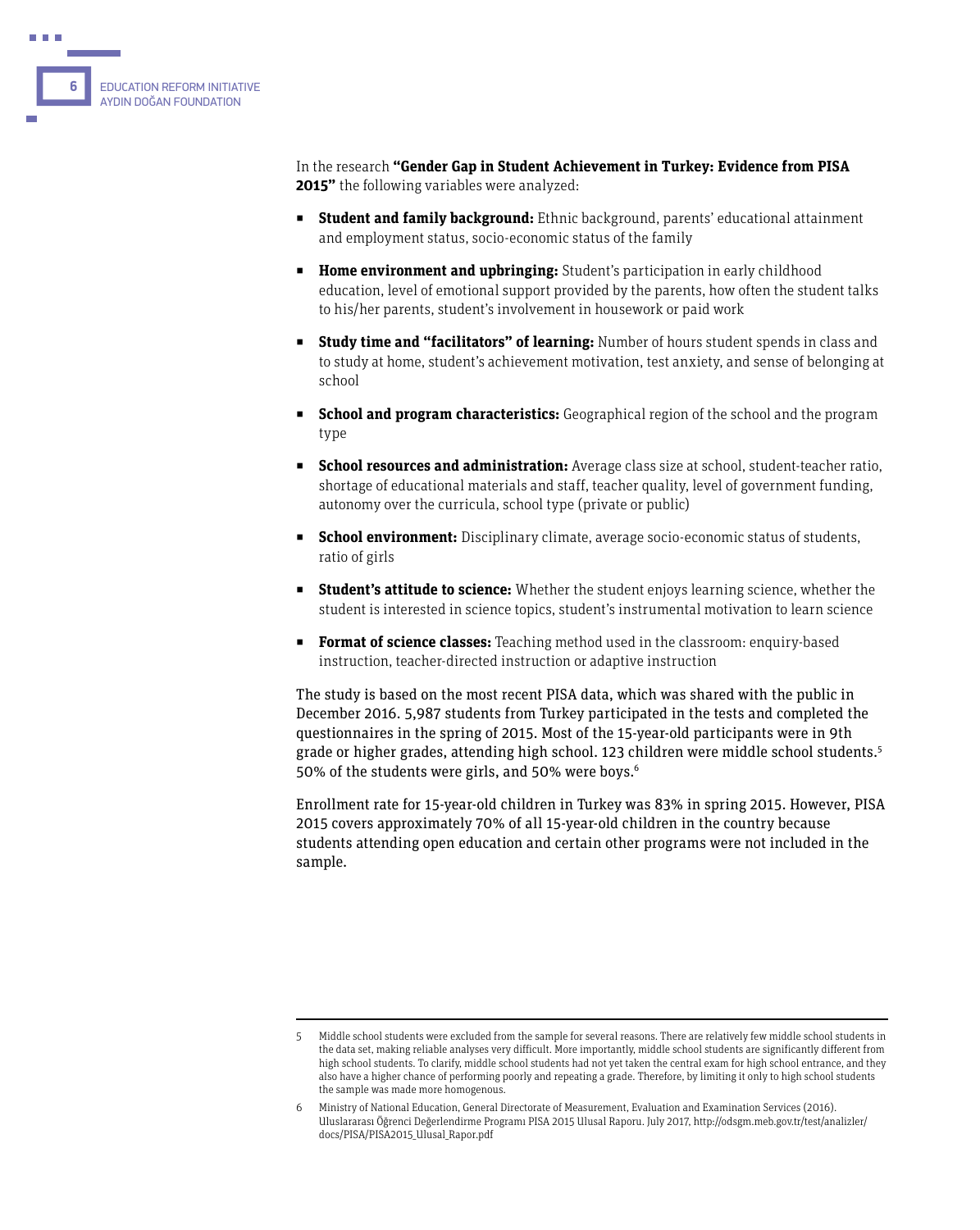

The research **"Gender Gap in Student Achievement in Turkey: Evidence from TIMSS 2015"** looks into the following factors and variables, many of which are common with the PISA study:

- **Example 1 Student and family background:** Ethnic background, parents' educational attainment and employment status, socio-economic status of the family
- **Home environment and upbringing:** Student's participation in early childhood education, parents' attitudes towards mathematics and science<sup>7</sup>
- **Engagement with school and homework:** How often the student is absent, sense of belonging to school, homework frequency per week (4<sup>th</sup> graders), time spent on homework per week (8th graders)
- **Student's attitude to learning:** How much the student enjoys learning mathematics and science, how confident the student feels in these fields, how much the student values mathematics and science<sup>8</sup>
- ◼ **Teaching characteristics and instruction methods:** Teacher's professional experience, teacher's education level, teacher's sex, teaching method (enquiry-based instruction, teacher-directed or student-oriented), emphasis on science investigation (how often students engage with observation, experiments and fieldwork)
- **Example 3 Class resources:** Average class size, weekly hours for mathematics and science lessons
- **Example 2 School characteristics and resources:** Location of the school (village, town or city), whether the school groups students by ability in mathematics and science, shortage of materials
- **School's climate and peer effects:** Disciplinary climate and safety at school, average socio-economic status of students, whether teaching is adversely affected by students' needs (such as lack of sleep, disability etc.)

The research is based on the most recent TIMSS data, which was made public in November 2016. TIMSS sample includes 12,535 students from Turkey: 6,456 4<sup>th</sup> graders and 6,079 8<sup>th</sup> graders. Of the  $4<sup>th</sup>$  grade students, 3,178 (49.2%) are girls and 3,278 (50.8%) are boys. Of the  $8<sup>th</sup>$  grade students, 2,943 (48.4%) are girls and 3,136 (51.6%) are boys.

Neither PISA nor TIMSS provide information on out-of-school children. Therefore, children who are not enrolled in education should also be taken into account so that academic achievement could be analyzed more comprehensively. Lastly, it should be noted that the methodology of these studies does not allow for establishing causality; instead, conditional correlations are presented.

<sup>7</sup> Data available only for  $4<sup>th</sup>$  grade students.

<sup>8</sup> Data available only for 8<sup>th</sup> grade students.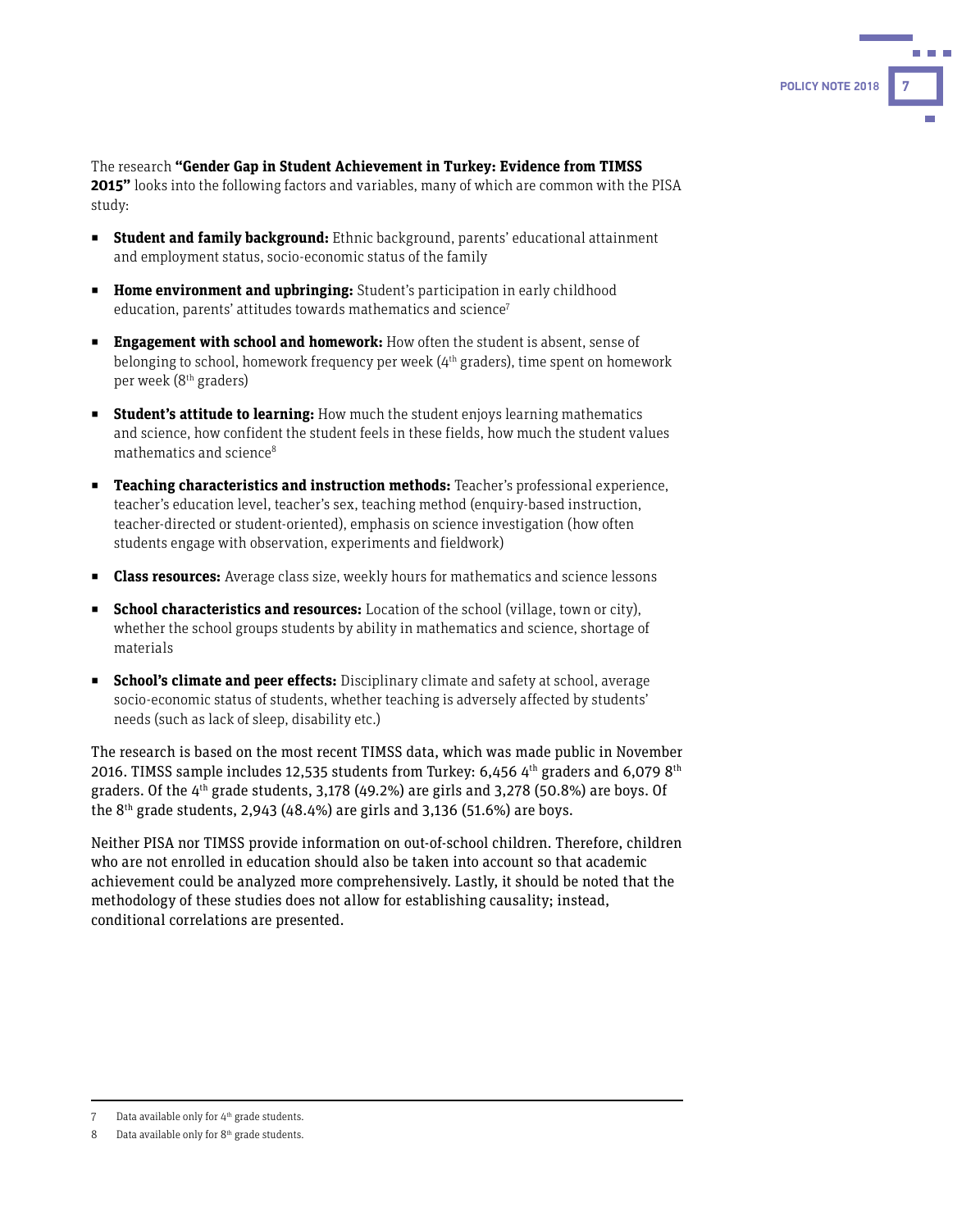### EDUCATION REFORM INITIATIVE AYDIN DOĞAN FOUNDATION **8**

A 30-point score difference in PISA is about equivalent of one year of schooling.<sup>9</sup>

#### **PISA 2015 FINDINGS**

Descriptive statistics of the PISA 2015 research suggest that:

In **reading** (Turkish literacy), girls outperform boys by 28 points. **Among high school students, girls' average score is 25 points higher than boys' average score, and this difference is statistically significant**.

In **mathematics** literacy, it is common that boys perform better in OECD countries. Turkey is an exception to this trend. In Turkey, boys scored only 5 points higher than girls, and this is not a statistically significant gap. **Nevertheless, when the middle school students are excluded from the sample, the gap in favor of boys increases to 9 points and becomes statistically significant.**

In **science** literacy, girls scored 7 points higher than boys, a difference that is not statistically significant. When the sample is limited to high school students, the difference narrows down to 3 points and remains statistically insignificant. **Therefore, it can be concluded that girls and boys perform alike in science.** 

#### **GRAPH 2: AVERAGE SCORES IN SCIENCE, MATHEMATICS, AND READING (TURKISH) ACCORDING TO SEX, TURKEY, PISA 2015**



<sup>9</sup> OECD (2016). PISA 2015 results (volume I): Excellence and equity in education. Paris: OECD Publishing.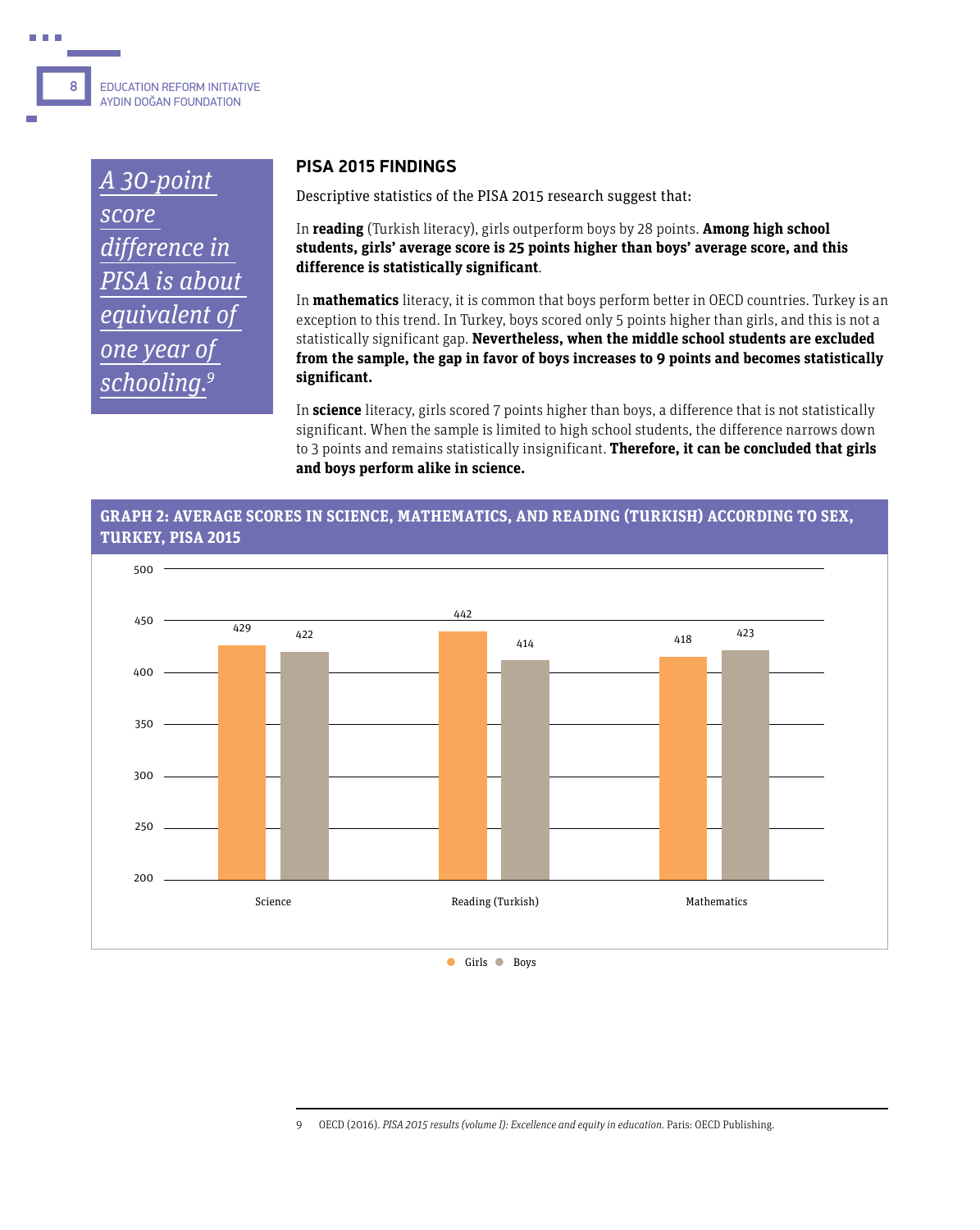In addition to disparities in performance, there are other notable differences between girls and boys:

- Levels of parental support and interaction with parents are higher for girls.
- Girls receive more hours of instruction at school, and they are less likely to be engaged in paid work.
- Girls are more likely to attend schools with more positive disciplinary climate.
- Girls have higher levels of achievement motivation as well as a higher sense of belonging to their schools. However, they feel higher levels of anxiety regarding their performance.
- Boys spend less time studying at home than girls.
- Additionally, PISA 2015 explored attitudes towards science. In Turkey, when compared to boys, girls are less interested in science. However, they display higher awareness on the importance of studying science for their lives and careers.

**Although descriptive statistics show that girls have higher endowments than boys, decomposition of the gender gap reveals that girls obtain lower returns in mathematics and science. In other words, boys are better at translating their endowments, such as achievement motivation, sense of belonging etc., into high returns in science and mathematics literacy. It is only in Turkish literacy that girls obtain higher returns on their endowments.** How endowments are translated into different levels of returns (as scores) for girls and boys is depicted below:

- In **mathematics** literacy, if they shared the same characteristics with boys, girls' average score would decrease by 6.5 points.
- In **science** literacy, if they shared the same characteristics with boys, girls' average score would decrease by 11.5 points. In other words, girls cannot translate their advantages into success.

The study also analyzes the relationship between selected student, family and school characteristics and PISA scores. **According to the results of the regression analysis, determinants of the gender gap in student achievement in Turkey are the following:** 

#### **1. Geographic location of the school**

In West Anatolia, Northeast Anatolia and East Black Sea regions, girls do not outperform boys even in **Turkish** literacy, which is the only subject where girls perform better than boys at the country level.

In **mathematics** literacy, the gender gap is deeper in West Anatolia and East Black Sea regions. Boys' average score is 31 points higher in West Anatolia, and 23 points higher in the latter.

In **science** literacy, girls in East Black Sea and West Anatolia regions score lower than boys by 12 and 25 points respectively.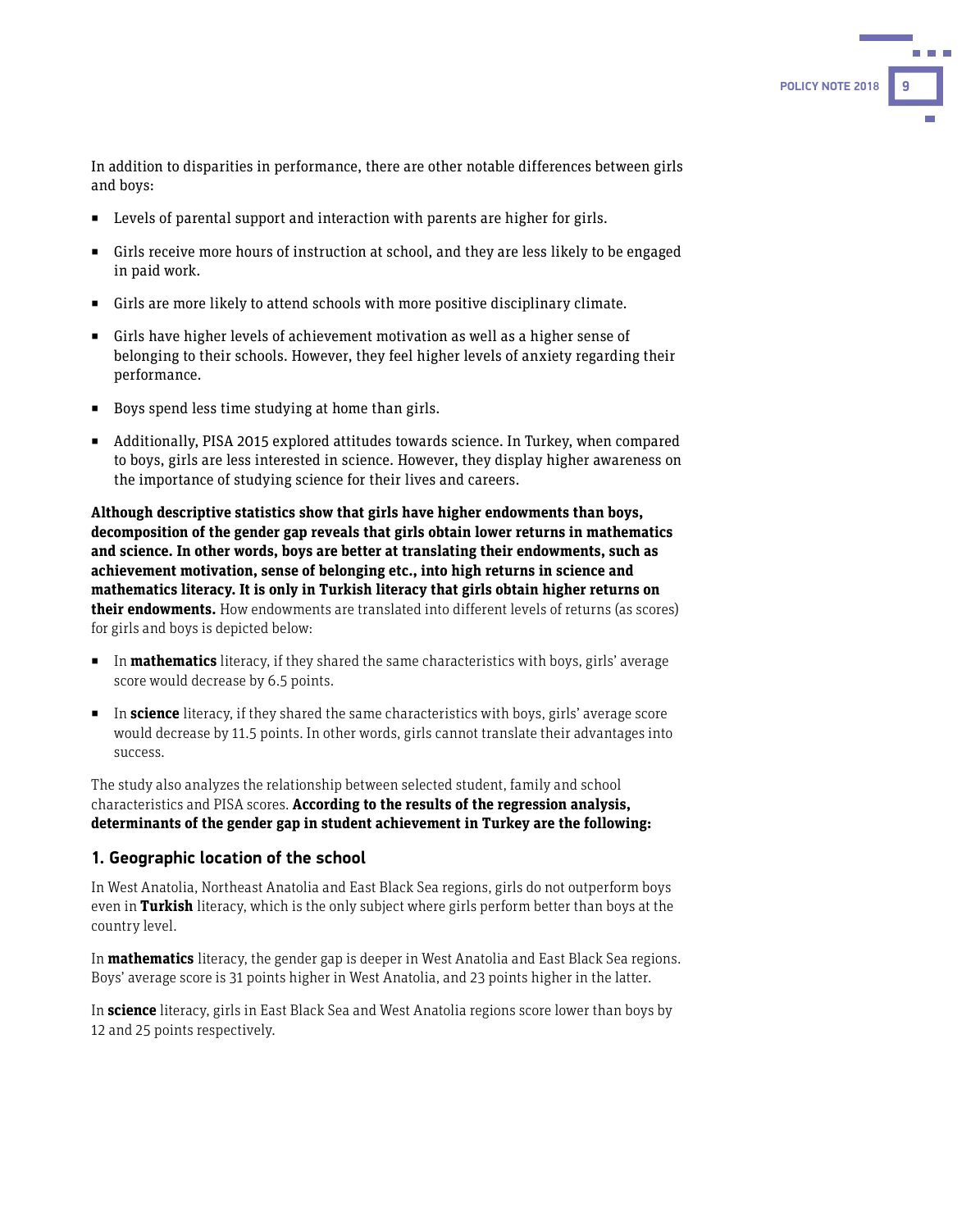

#### **FIGURE 1: DIFFERENCES IN AVERAGE PISA SCORES OF GIRLS AND BOYS, BY REGIONS**

**Note 1:** S: science literacy, T: Turkish literacy, M: mathematics literacy. S, T, M values on the map indicates the difference between girls' and boys' average scores (girls' average score is subtracted from boys' average score). For example, "S: 24" means that boys score 24 points higher than girls in science in a particular region.

**Note 2:** Statistical significance: \*\*\* p=0.01, \*\* p=0.05, \* p=0.1

#### **2. Educational attainment of the parents**

When the education levels of both parents are included in the analysis together, fathers' attainment levels seem to have a stronger relation with students' performance in **Turkish** literacy. Even after school climate and peer effects are controlled for, the effect of father having a university degree persists, especially for boys. On average, male students whose fathers have a university degree score 9.3 points higher. For girls, father's educational attainment does not appear to be quite as significant in Turkish literacy.

In **mathematics** literacy, father's educational attainment seems more important for girls. On average, daughters of fathers with a high school degree perform 9 points higher in comparison with their female peers with uneducated fathers.

In **science** literacy, father's educational attainment and PISA scores are positively correlated for both sexes, but its effect is stronger for boys. Male students whose fathers have a university degree score 11 points higher in comparison with their male peers with uneducated fathers.

#### **3. Employment status of the parents**

On average, boys whose mothers are employed score 10 points higher in **Turkish** literacy when compared to boys with unemployed mothers. Girls whose fathers are employed score 9 points higher than their female peers whose fathers are unemployed.

While the employment status of the parents does not affect **mathematics** scores of boys, having a mother in employment has a positive effect on girls' performance. Girls whose mothers are employed score 7.5 points higher than their female peers whose mothers are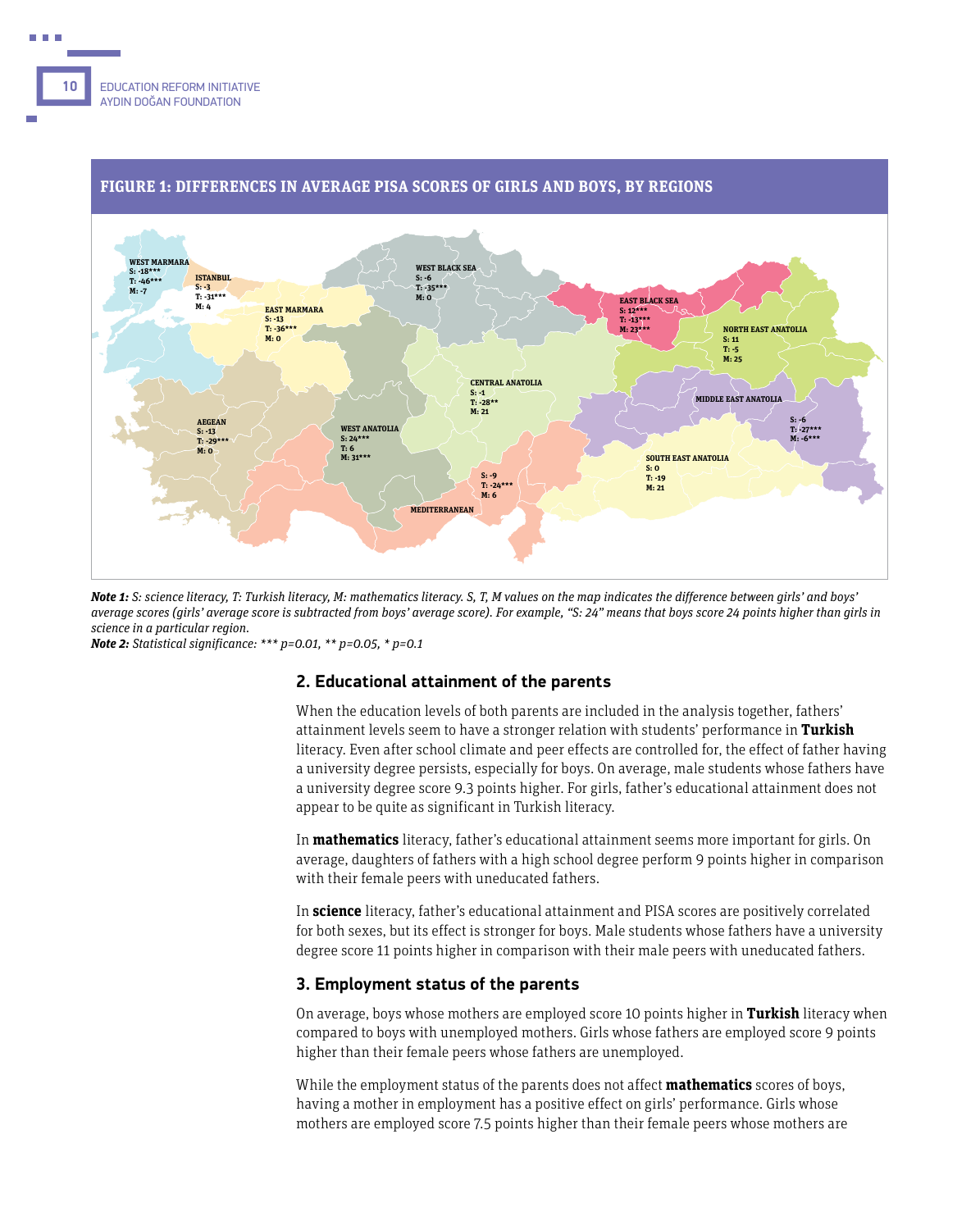unemployed. This finding might be an indicator of the positive effect of parental role models in math education.

In **science**, while mother's employment has a positive effect on both girls' and boys' performance, father's employment status does not seem to have a significant impact.

#### **4. Socio-economic status**

PISA analyzes the socio-economic status of students using the index of economic, social and cultural status (ESCS). This index takes into account highest parental education level and occupational level, and a variety of home possessions, such as the number of books in the house. Findings show that socio-economic status affects both girls' and boys' performance in all three subjects. Socio-economic status does not create a divide between girls and boys.

#### **5. Non-Cognitive Factors**

PISA does not only examine students' cognitive skills in science, math and reading, it also looks into a series of non-cognitive attributes such as attitudes, motivations, and selected personal characteristics of the students. The non-cognitive factors that were found to be associated with the gender gap in student achievement are as follows:

- **Parental emotional support:** Parental emotional support is more important for boys' performance in **Turkish** literacy. While it is not correlated with girls' performance in Turkish literacy, one unit increase in parental emotional support increases boys' scores by 3 points. Conversing with parents has great significance for both sexes. Students who talk to their parents more frequently score 20 points higher than their peers. In **mathematics** literacy however, emotional support from parents does not have the same significance either for girls or boys. Thus, boys need more support to receive high scores in Turkish literacy, and girls' performance in mathematics is not dependent on the emotional support of their parents. In **science** literacy, similar to math performance, parental emotional support is not important for girls and boys. Nonetheless, when emotional support is controlled for, talking to parents is still an important factor for both sexes.
- **Achievement motivation:** In **Turkish** and **science** literacy, achievement motivation effects mainly boys' performance. Whereas one unit increase in motivation increases boys' average scores by 5.5 and 3.5 points in Turkish and science respectively, it is not associated with girls' performance. On the other hand, achievement motivation has an effect on both boys' and girls' performance in **mathematics**. Accordingly, girls with higher levels of motivation can obtain higher scores in mathematics.
- **Sense of belonging to the school:** Sense of belonging to school is important only for girls' performance in Turkish literacy. One unit increase in girls' sense of belonging is related to a 2.7-point increase in Turkish literacy scores. In **mathematics** and **science** literacy, sense of belonging does not appear to have a significant role for either sex.
- **Test anxiety:** While test anxiety has a negative relation with girls' performance in **Turkish** literacy, it does not have a significant effect for boys. One-unit increase in girls' test anxiety is associated with a 4.3-point decrease in their performance. In **mathematics** and **science** literacy, test anxiety affects not only girls but also boys. In mathematics, one unit increase in anxiety is associated with a 4.2-point decrease in boys' performance and a 6.7-point decrease in girls' performance. In science, one unit increase in test anxiety is associated with a 3.8-point decrease in boys' and 6.4 points decrease in girls' performance.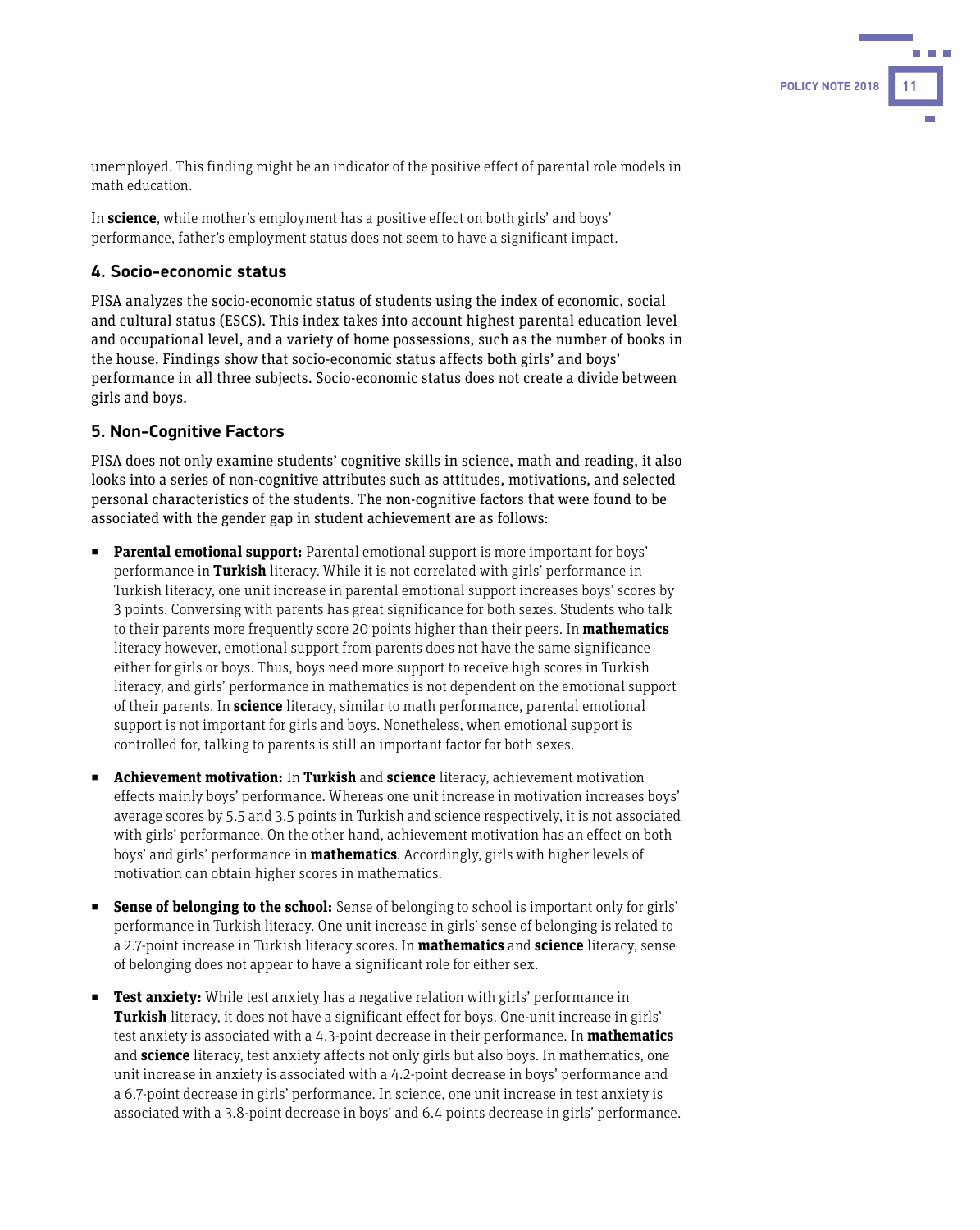

These findings suggest that **the relationship between non-cognitive attributes and Turkish literacy scores might be gendered**. However, the relationship between mathematics literacy and non-cognitive factors appears to be less gendered. **In other words, it might be easier for girls to close the gender gap in mathematics performance than for boys to do the same with regard to Turkish literacy performance.** The relationship between non-cognitive factors and science literacy is less gendered than the relationship with Turkish literacy, and more gendered than the relationship with mathematics literacy. This might also explain why girls perform similarly to boys in science, instead of outperforming them (as in reading) or lagging behind them (as in mathematics).

#### **6. Other determinants**

There are some other student characteristics that might help explain the achievement gap between girls and boys:

- Paid work and housework: Both paid work and housework affect mathematics and science performance negatively, for both sexes. However, for girls attending schools with a higher socio-economic status, the negative effect of housework is not observed.
- **EXTENTIFIED EXTENT: Attitudes to science:** In Turkey, instrumental motivation to learn science and interest in science positively affect only boys' performance. Although girls have higher motivation on average, it does not translate into higher scores. As for the teaching methods adopted in science lessons, "adaptive instruction", in which the teacher takes into consideration students' needs and knowledge and supports them individually, seems to be beneficial for girls' performance.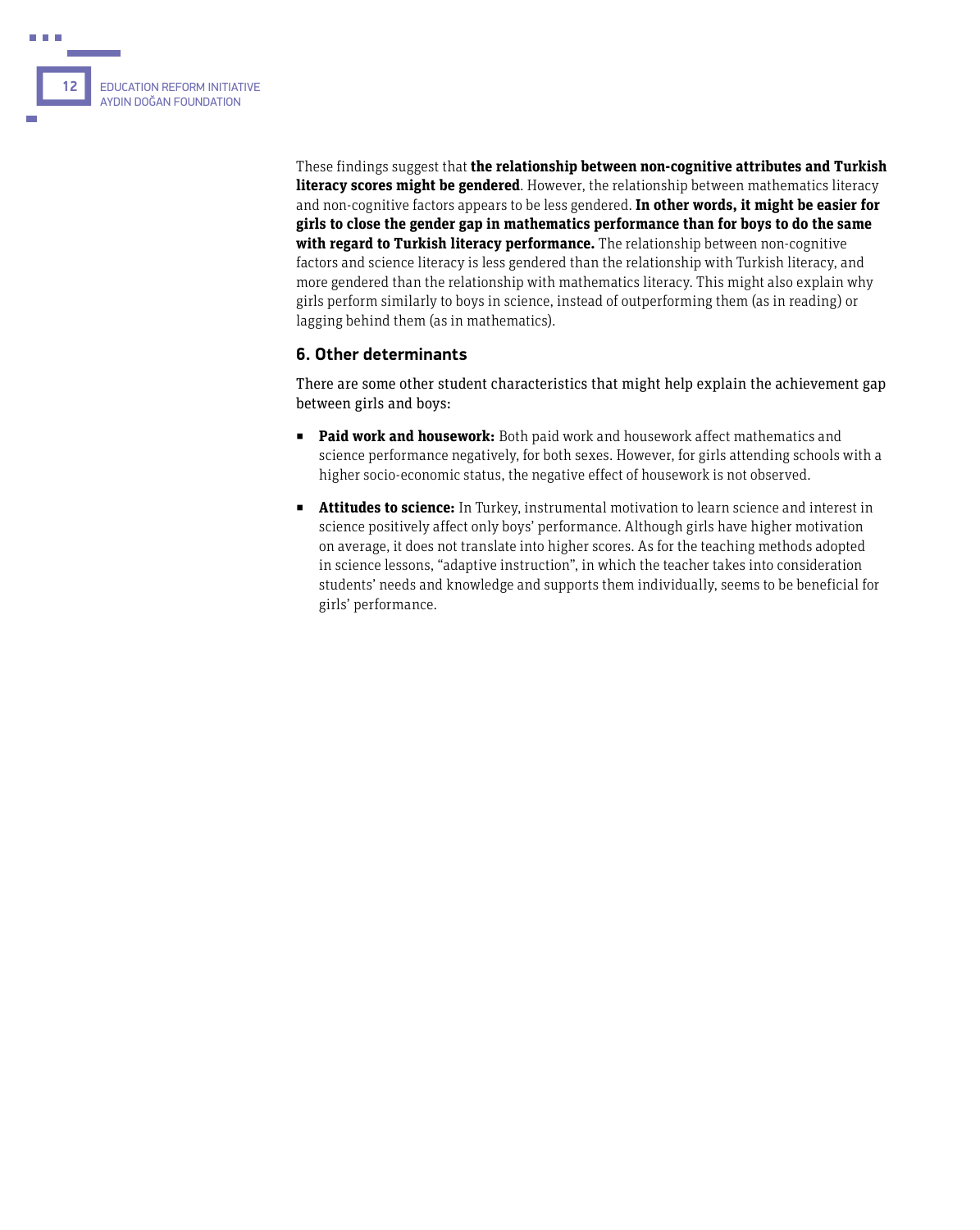**POLICY NOTE 2018 13**



#### **TIMSS 2015 FINDINGS**

While PISA tests students' ability to apply their knowledge and skills to real life contexts, TIMSS focuses on the learning objectives in the curricula.

According to the descriptive statistics based on TIMSS 2015;

In **mathematics**, in the 4<sup>th</sup> grade, boys are 2 points ahead of girls whereas in 8<sup>th</sup> grade, girls are 6 points ahead of boys. However, these differences in scores are not statistically significant. Therefore, it can be suggested that girls and boys perform alike in mathematics.

In **science**, in the 4th grade, the difference between girls' and boys' performance is close to zero. In the 8<sup>th</sup> grade, girls' average score is 19 points higher, and this difference is statistically significant.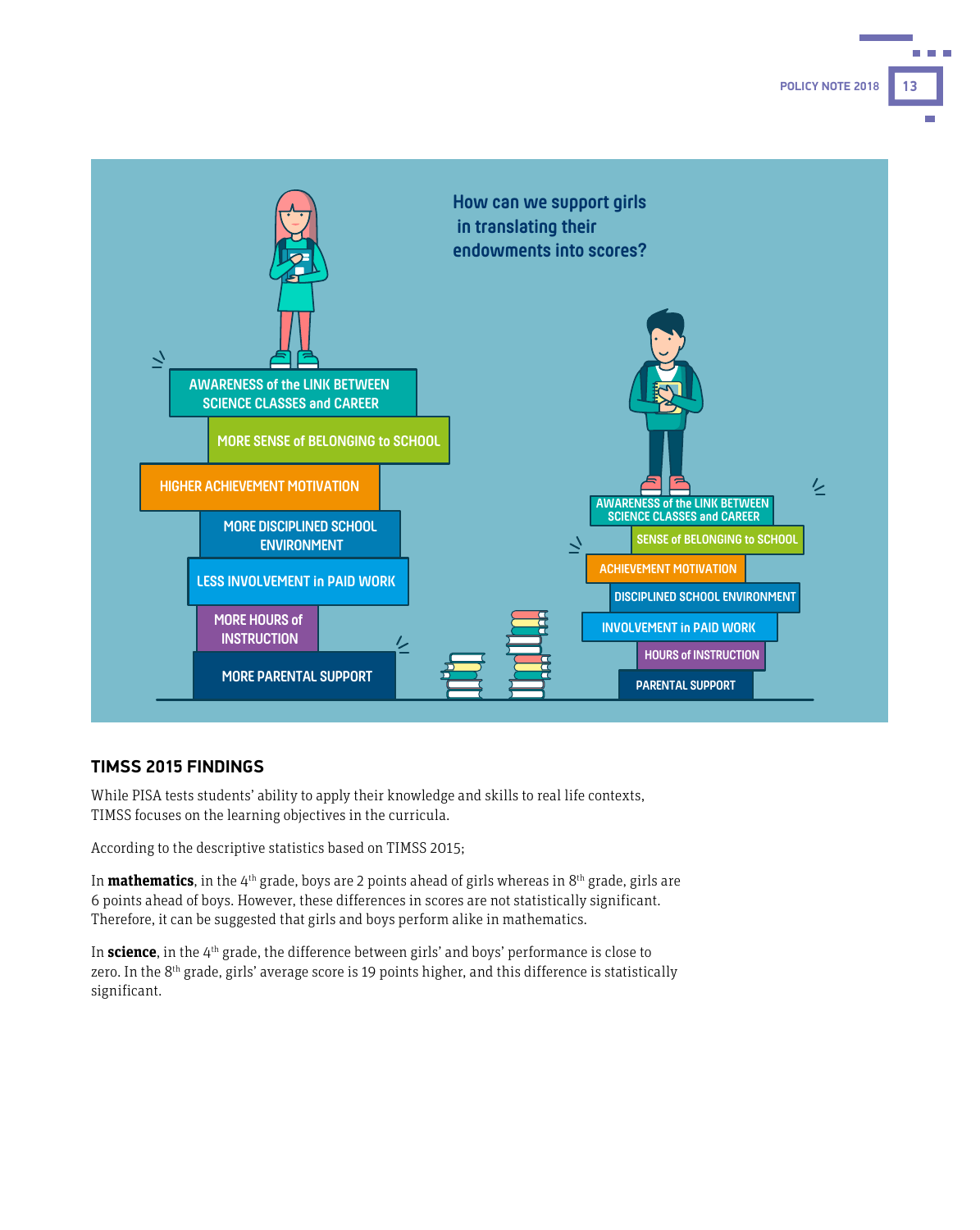



#### **GRAPH 3: AVERAGE SCORES IN MATHEMATICS AND SCIENCE BY SEX, TURKEY, TIMSS 2015**

In addition to TIMSS scores, the study looks into other variables to examine different characteristics of girls and boys in  $4<sup>th</sup>$  and  $8<sup>th</sup>$  grades. According to these differences;

Among **4th grade** students:

- Girls and boys come from similar households in terms of parents' education and employment, and intellectual capital (measured by the number of books at home) and material wealth (measured by digital devices at home). In addition, time spent in early childhood education, school characteristics (resources, discipline and safety), and teacher characteristics are relatively similar for girls and boys.
- However, girls come from homes where they participated in early literacy and numeracy activities more often prior to schooling. In other words, it is more common for parents to read books and do counting activities with their daughters.
- Although girls and boys have similar attendance rates, girls are more likely to do their homework regularly.
- Girls display a stronger sense of belonging to their schools. Girls also report enjoying learning mathematics and science, especially science, more often than boys.
- On the other hand, boys are more self-confident in mathematics, whereas girls' level of self-confidence is stronger with regard to science.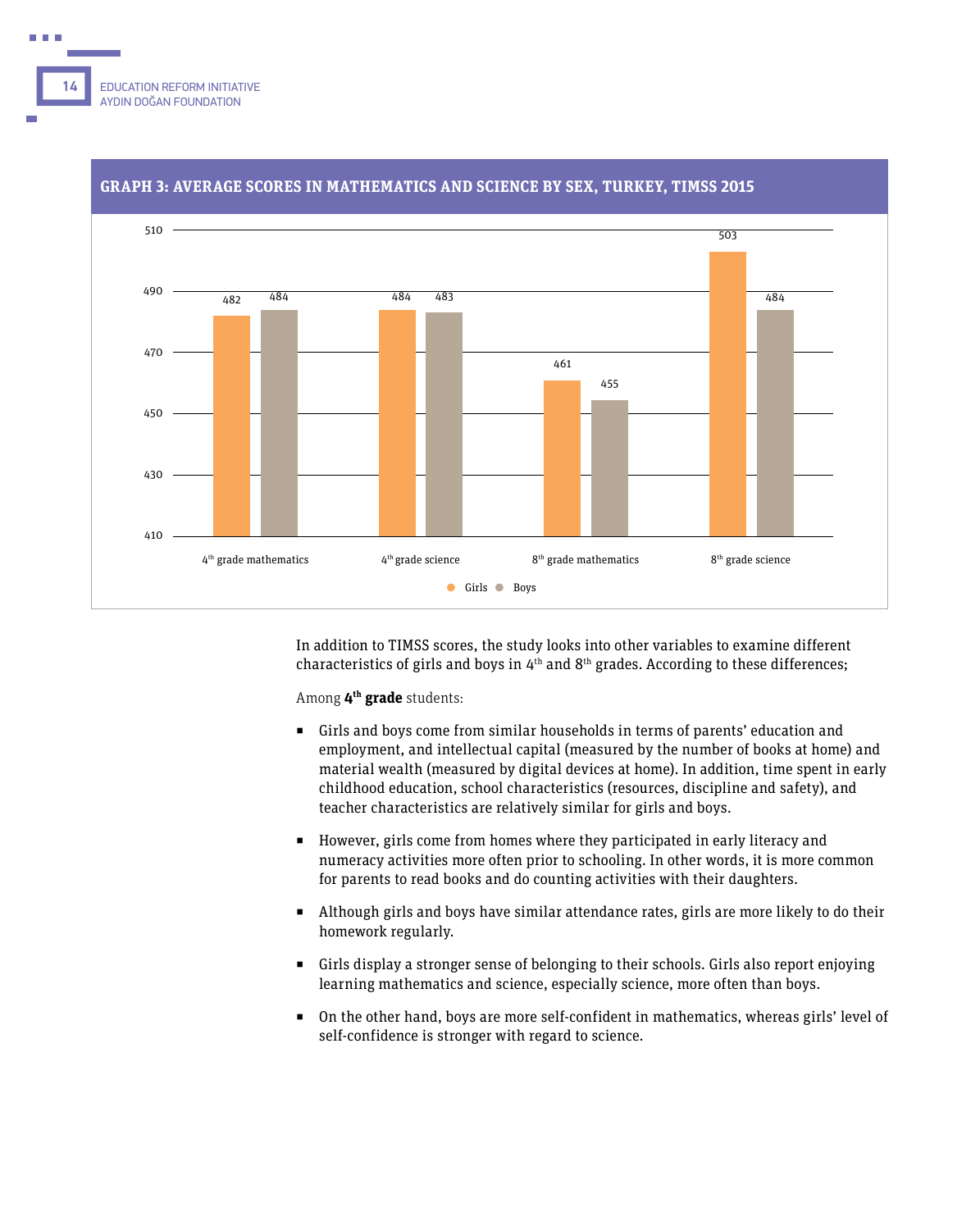

Among **8th grade** students:

- Girls' and boys' family backgrounds appear to be different. At this grade level, girls are more likely to come from households with high number of books and moderate number of digital devices.
- Girls are considerably less likely to be absent from school (at least once a month) than boys. Girls also have more positive attitudes to mathematics and science -especially science- classes.
- Girls display a stronger sense of belonging to their schools, and like learning mathematics and science more than boys do.
- Girls are less confident in mathematics and more confident in science. On average, boys have teachers with longer tenures and girls attend a (slightly) higher number of mathematics and science classes per week.
- Girls attend better (characterized by higher discipline and safety) schools.

**Although the descriptive statistics suggest higher endowments for girls, decomposition of the gender gap reveals that girls in the 4th grade obtain lower returns on their endowments in mathematics and science. In other words, boys' endowments, such as self-confidence, sense of belonging etc., are translated into higher TIMSS scores.** 

**In the 8th grade, girls obtain higher returns on their endowments than boys do in science. In mathematics, differences between girls and boys in terms of endowments are negligible.** 

Additionally, the study examines the relationship between a series of student, family and school characteristics and TIMSS scores using regression analysis. According to the TIMSS data, **determinants of the gender gap in student achievement in Turkey are the following**:

#### **1. Educational attainment of the parents**

Parents having at least a high school degree correlates with mathematics and science scores of both  $4<sup>th</sup>$  and  $8<sup>th</sup>$  graders. In the  $4<sup>th</sup>$  grade, mother's education appears to be more important for boys, and father's education is more important for girls' mathematics performance. Girls whose fathers who attended high school or further levels of education perform almost 20 points higher than girls with less educated fathers. This finding is in line with the PISA findings that suggest fathers' education is more important in girls' mathematics achievement.

#### **2. Employment status of the parents10**

Having employed parents has a positive effect on math scores of both girls and boys in the  $4<sup>th</sup>$  grade, yet it disappears when other variables such as students' attitude to mathematics and school characteristics are included in the model. Therefore, parents' employment status is not an important factor for either sex.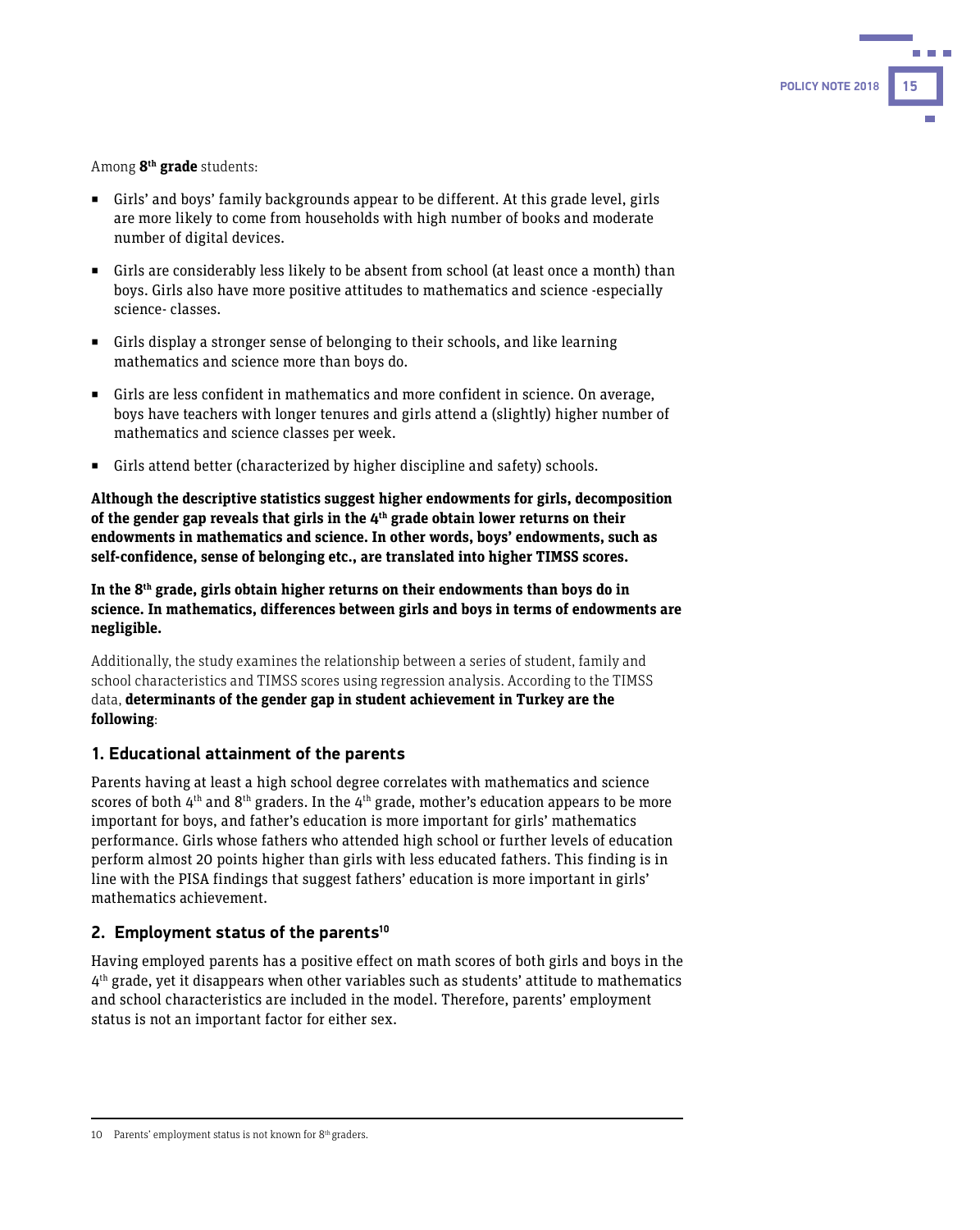

#### **3. Socio-economic status**

TIMSS measures intellectual capital by the number of books at home, and material wealth by the number of digital devices at home. Both for  $4<sup>th</sup>$  and  $8<sup>th</sup>$  grade students, the number of books at home correlates positively with mathematics and science scores of girls and boys. For example, girls who report that they have more than 200 books at home score 48.5 points higher than girls who report to have less than 10 books; this difference is 44 points for boys. This finding is consistent with the PISA finding that shows that socioeconomic status affects both girls' and boys' scores.

The effect of the number of digital devices (tablets, smartphones, etc.) stands out more for girls in  $4<sup>th</sup>$  grade. However, very high numbers of digital devices appear to be harmful, possibly because it creates distraction from studies.

#### **4. Early childhood education**

TIMSS data reveal that attending early childhood education improves mathematics scores in the 4<sup>th</sup> grade for both girls and boys. The effect is larger and more persistent for girls. Compared to having received none, attending one year or less in early childhood education improves girls' mathematics scores by 12 points. Additionally, participation in literacy and numeracy activities prior to schooling is beneficial for both girls and boys. In science, the positive effect of having spent a year in early childhood education is observed only for girls.

#### **5. Sense of belonging to the school**

Contrary to the PISA finding that suggests no significant effect of sense of belonging on science and mathematics scores for either sex, TIMSS data shows that the sense of belonging is important for  $4<sup>th</sup>$  grade students' achievement in both subjects. It seems especially important for girls as one unit increase in the sense of belonging is associated with a 3-point increase in mathematics scores for girls attending  $4<sup>th</sup>$  grade.

#### **6. Enjoying learning mathematics and science; self-confidence in mathematics and science**

In the  $4<sup>th</sup>$  grade, the positive effect of enjoying learning mathematics on mathematics scores is observed only for boys. In other words, girls' interest in mathematics does not translate into higher scores. **This is in line with the PISA 2015 data which suggests that girls lag behind boys in translating their achievement motivation into mathematics performance.** Moreover, in both grades and for both sexes, self-confidence in mathematics and science seem very crucial for student achievement. For example, one unit increase in self-confidence in mathematics is associated with a 19-point increase for boys and 21-point increase for girls who attend 8<sup>th</sup> grade.

#### **7. Experience of the teacher and teaching methods**

In the  $4<sup>th</sup>$  grade, girls benefit from experienced teachers more than boys do. One more year of experience is correlated with a 1.5-point increase in mathematics and a 1.7-point increase in science scores for girls in the  $4<sup>th</sup>$  grade.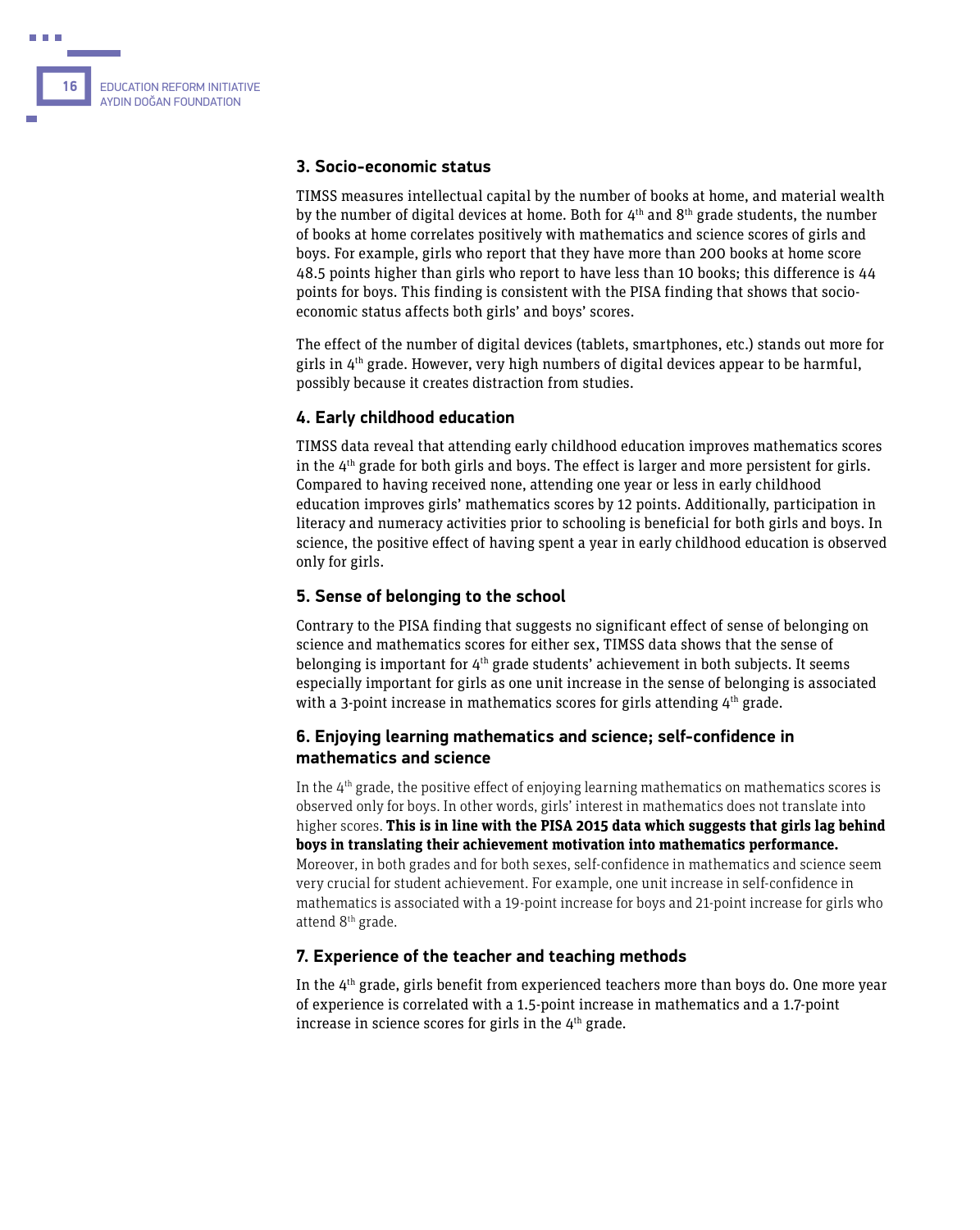# **POLICY NOTE 2018**

#### **POLICY IMPLICATIONS**

Gender-based analyses of PISA and TIMSS data reveal that **girls in Turkey lag behind boys in translating their endowments, such as self-confidence, sense of belonging to school, achievement motivation and enjoyment from learning, into returns and scores**. Besides, both international assessments show that parents' education and employment, and socioeconomic status are related to all students' achievement regardless of gender.

Another common finding of PISA 2015 and TIMSS 2015 analyses is that the factors affecting gender gap in student achievement can vary considerably across subjects. For example, while parental emotional support is important for reading skills, it does not have the same positive effect on mathematics performance. Thus, **variation in the gender gap should be investigated closely, and different dynamics observed in relation to different subjects need to be taken into account while designing initiatives to eliminate the gender gap.**

Based on the findings of "Gender Gap in Student Achievement in Turkey" studies, a number of policy measures are recommended to eliminate the gender gaps in education by improving the performance of students, especially girls. While some of these recommendations are specifically about parents, teachers, school managers, others are related to the overall education system.

- ◼ **Girls systematically underperform in all three PISA subjects, Turkish, mathematics, and science literacy, only in West Anatolia and East Black Sea regions.** Local dynamics in these regions should be analyzed in detail, and the reasons behind the gender gap should be identified.
- Girls are more motivated than boys, however this advantage does not translate into their science and reading scores in PISA, whereas boys obtain high returns on their endowments in all subjects. According to TIMSS data, among the  $4<sup>th</sup>$  grade students, enjoving learning mathematics increases only boys' scores. Similarly, among the  $8<sup>th</sup>$  grade students, enjoying learning science increases only boys' scores. This is problematic given that in both grade levels on average girls like learning science and mathematics more than boys do. **Therefore, further insights from education research are needed to understand why girls' endowments do not translate into high returns.**
- Role models can help especially girls perform better in mathematics and science. In cases where parents cannot fulfill these roles, other people, for example the math and science teachers or inspiring people that students could meet at school or civil society events could act as role models.
- Evidence from TIMSS shows that the positive effect of early childhood education on student achievement is stronger for girls than it is for boys. **Sensitizing parents on the significance of early childhood education as well as literacy and numeracy activities prior to schooling, would support academic performance of all students, especially girls.** Additionally, education policies should be guided towards improving the enrollment rates, which are relatively low, and the quality of early childhood education.

In addition to interventions that specifically target girls, there is also a need for policies targeting all students in order to allow them to perform to their full potential:

■ Time devoted to house chores and paid labor is detrimental to academic achievement of both girls and boys. Boys get involved in paid work more often than girls and this negatively affects their performance in every subject area. **As children working for pay**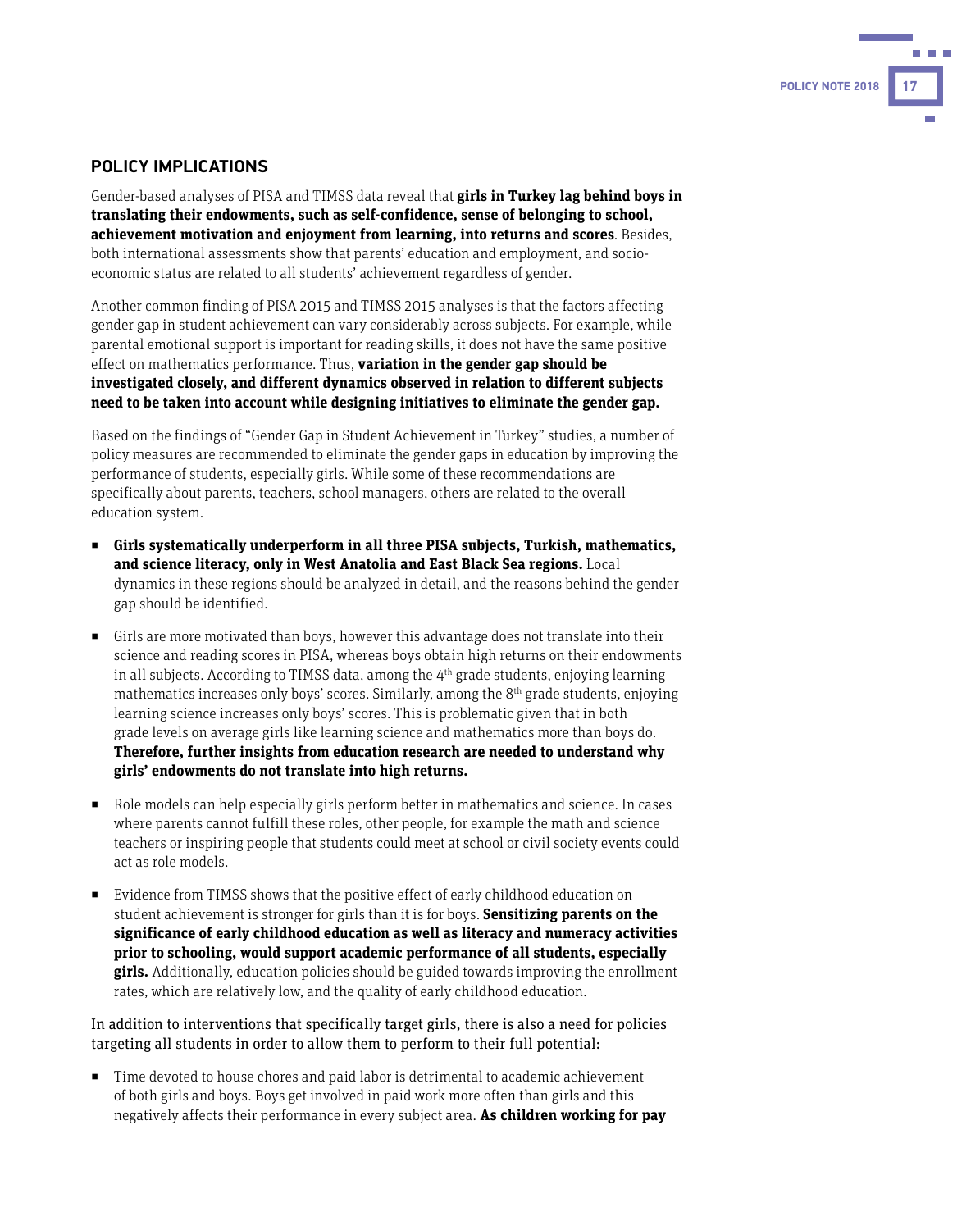

**or doing housework are more prevalent in households with financial hardships, social policies such as welfare support programs, conditional cash transfers and employment generation must be expanded in order to help dissipate the financial challenges in households with a single parent and/or a high number of siblings**.

- Evidence shows that home environment matters for student achievement. Conversing regularly with parents is crucial for both girls' and boys' performance in science, mathematics and Turkish literacy. However, boys receive less attention than girls both in terms of parental emotional support and talking to their parents. **Therefore, sensitizing parents about the significance of parent-child interaction can have a positive effect on academic achievement of both sexes**.
- Girls suffer from performance anxiety much more than boys do, and this affects their scores negatively in every subject area. On the other hand, boys have a weaker sense of belonging to their school. **Efforts should be made in order to sensitize parents, teachers and school managers about the importance of providing girls with less stress-inducing educational environments, and boys with environments that would reinforce their sense of belonging.**
- Considering that girls in Turkey are less interested in science according to the PISA 2015 findings, it can be suggested that using teaching methods that foster the enjoyment of science would benefit all students, especially girls. Therefore, also keeping in mind that girls and boys are interested in different sub-areas of science, teaching methods to spark girls' interest in science must be developed. When formulating such strategies, it should be taken into consideration that enquiry-based instruction harms student performance while adaptive instruction is associated with higher science achievement.